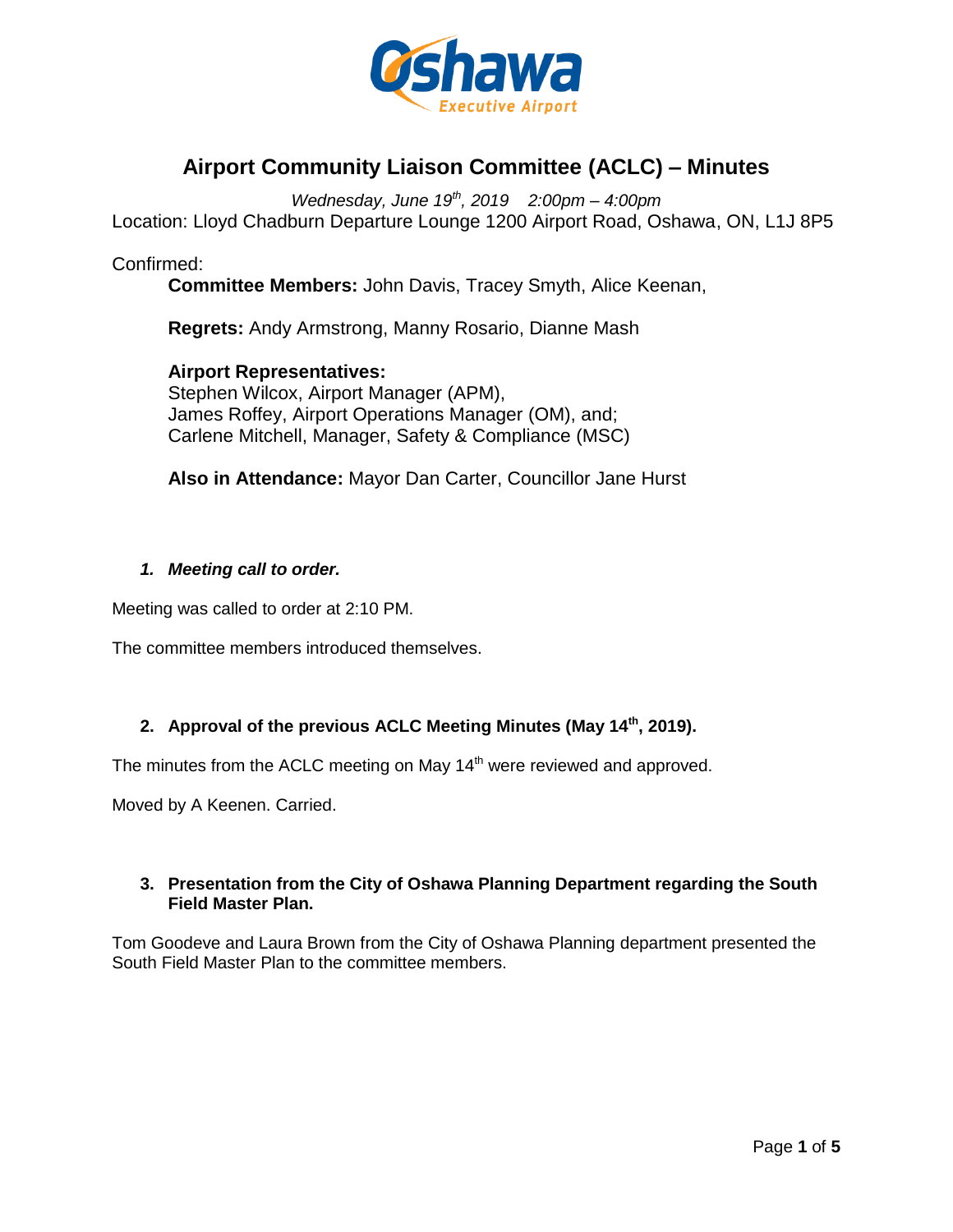

# **4. Airport Business Plan public meeting discussion.**

APM Wilcox provided the committee with an update to the Airport Business Plan public meeting discussion. He advised that two reports will be presented to the City of Oshawa Development Services department. They are as follows:

#### **Report 1: Communication Plan**

APM Wilcox provided the committee with a brief summary of the Communication Plan Report. The summary included the following:

- This report recommends that the ACLC Town Hall meeting be used to obtain input from the community regarding the update to the Airport Business Plan.
- The Town Hall meeting will be held in the third or fourth week of September.
- An online questionnaire will also be utilized to obtain feedback from members of the community.
- LURA Consulting will be retained to chair the meeting.

The following communication methods will be utilized to promote the Town Hall Meeting:

- Bulk mailing to over 11,000 residential addresses
- Mailing individuals who have submitted noise concerns over the last 5 years
- Social Media
- Bulk email through the Oshawa Airport Newsfeed
- Newspaper articles in the Oshawa This Week and Oshawa Express
- Sign on Taunton Road
- Radio Advertisements

The committee members requested that the Airport Business Plan Working Group send a mail advertisement to the residents who reside on the northeast corner located in Whitby. A request to do so will need to be sent to the City of Whitby Council.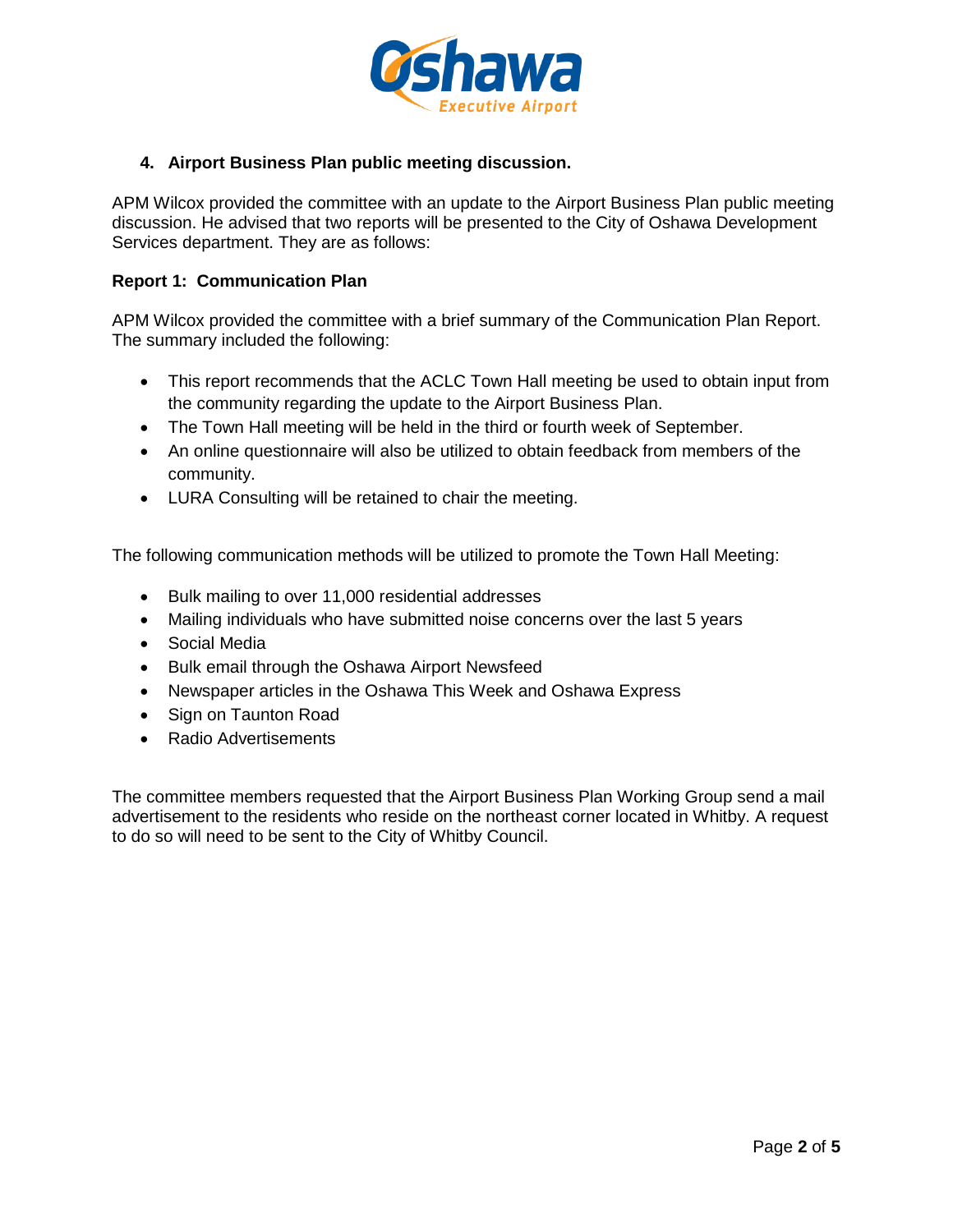

# **Report 2: Air Quality and Noise Monitoring Study**

APM Wilcox provided the committee with a brief summary of the Air Quality and Noise Monitoring Study. The summary included the following:

- The Air Quality Study will be conducted in the airport's busiest months: July and August
- The Air Quality Study will monitor the following:
	- o Particulate
	- o Lead
	- o Noxious Gas
	- o Meteorological Measurements
- The Noise Monitoring Study will be used to update the Noise Exposure Forecast for the Oshawa Executive Airport.

APM Wilcox advised the committee that the information from the Air Quality and Noise Monitoring Study will be shared with them once it becomes available.

#### **5. Noise comparison demonstration between the Cessna 152 and Cessna 172.**

The committee and some community members participated in a noise comparison demonstration. The demonstration included the following:

- A Cessna 152 with the modified exhaust
- A Cessna 152 with a standard exhaust
- A Cessna 172 with a standard exhaust

Each aircraft completed a departure at full power, a touch and go at full power, and an overflight at 500 ft above the airport at cruise power setting.

The committee made the following observations:

- Each aircraft had a subtle difference.
- The aircraft with the modified muffler seemed to have a different tone than the aircraft without the modification.

In particular, the participants noted that although there were subtle differences in noise between each aircraft, the difference was not material and the issue of frequency of the flight and duration of individual aircraft as it passes overhead was also a major concern.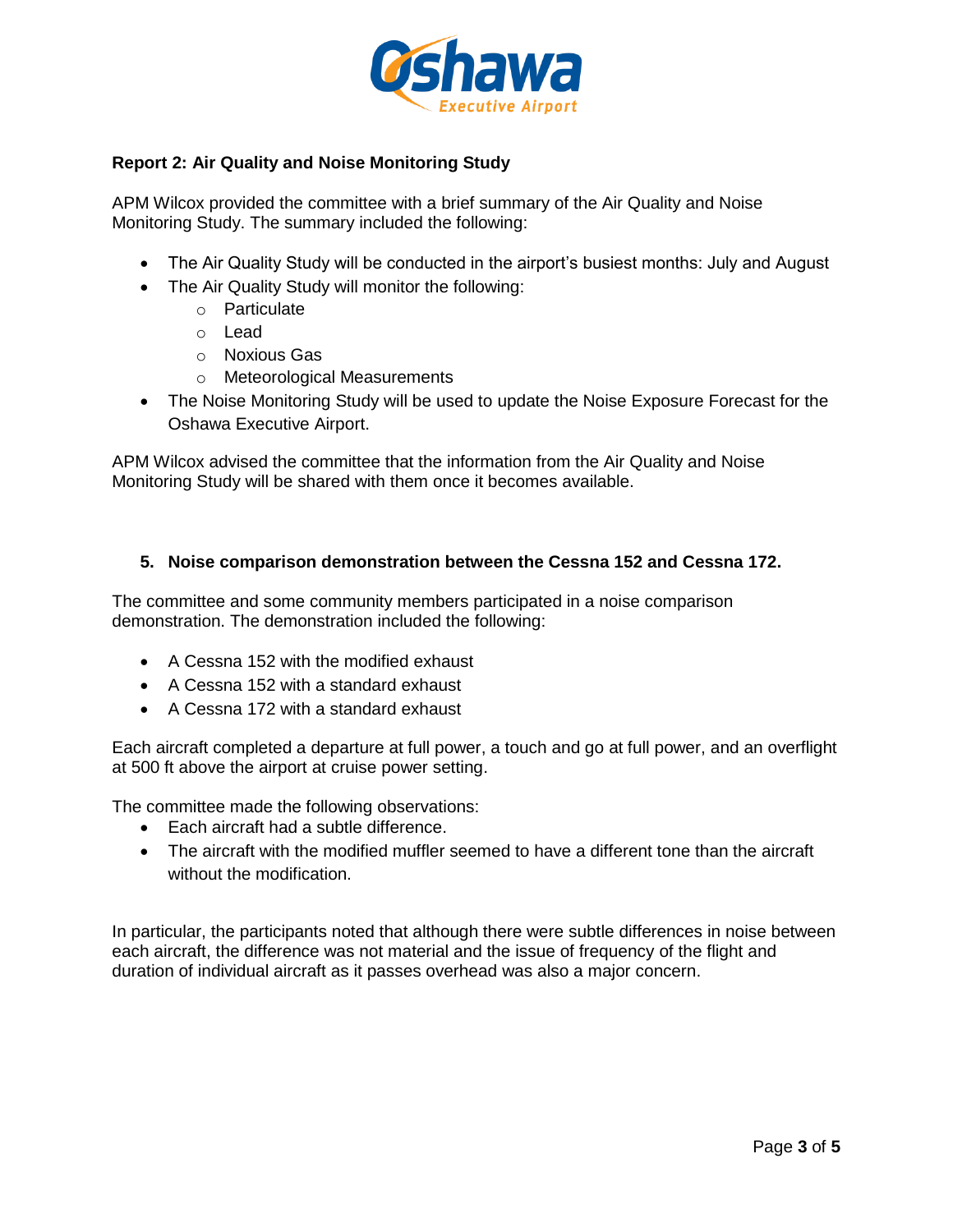

The committee members asked several questions and the conversation included the following:

- A training aircraft takes approximately six to eight minutes to complete one circuit
- A training aircraft can complete eight to ten circuits in an hour
- The Air Traffic Controllers typically only allow a maximum of 6 aircraft in the circuit at one time.
- The ACLC encourages the flight schools to move toward using an Integrated Flight Training Program in addition to the current Modular Flight Training Program as the Integrated Program significantly reduces the number of movements each student generates as they train toward a commercial pilots licence.
- A Climate Change Analysis will be conducted as a part of the Airport Business Plan update.

### **6. Review of Advisory Circular 302-002 regarding the development of noise abatement procedures.**

APM Wilcox briefly summarized the process regarding the development of noise abatement procedures with the committee. A full length discussion has been deferred to a future ACLC meeting.

# **7. Other Business, Questions from Guests**

The committee did not have any other business to discuss.

A number of community members brought forward a number of concerns. The conversation included the following:

- That the airport develop an Oshawa Executive Airport Fact Sheet regarding Airport Operations prior to the Town Hall meeting.
- That it would be interesting to see an analysis of the number of residential homes in proximity to the Oshawa Airport and aircraft movements when compared to other similar airports in Canada.